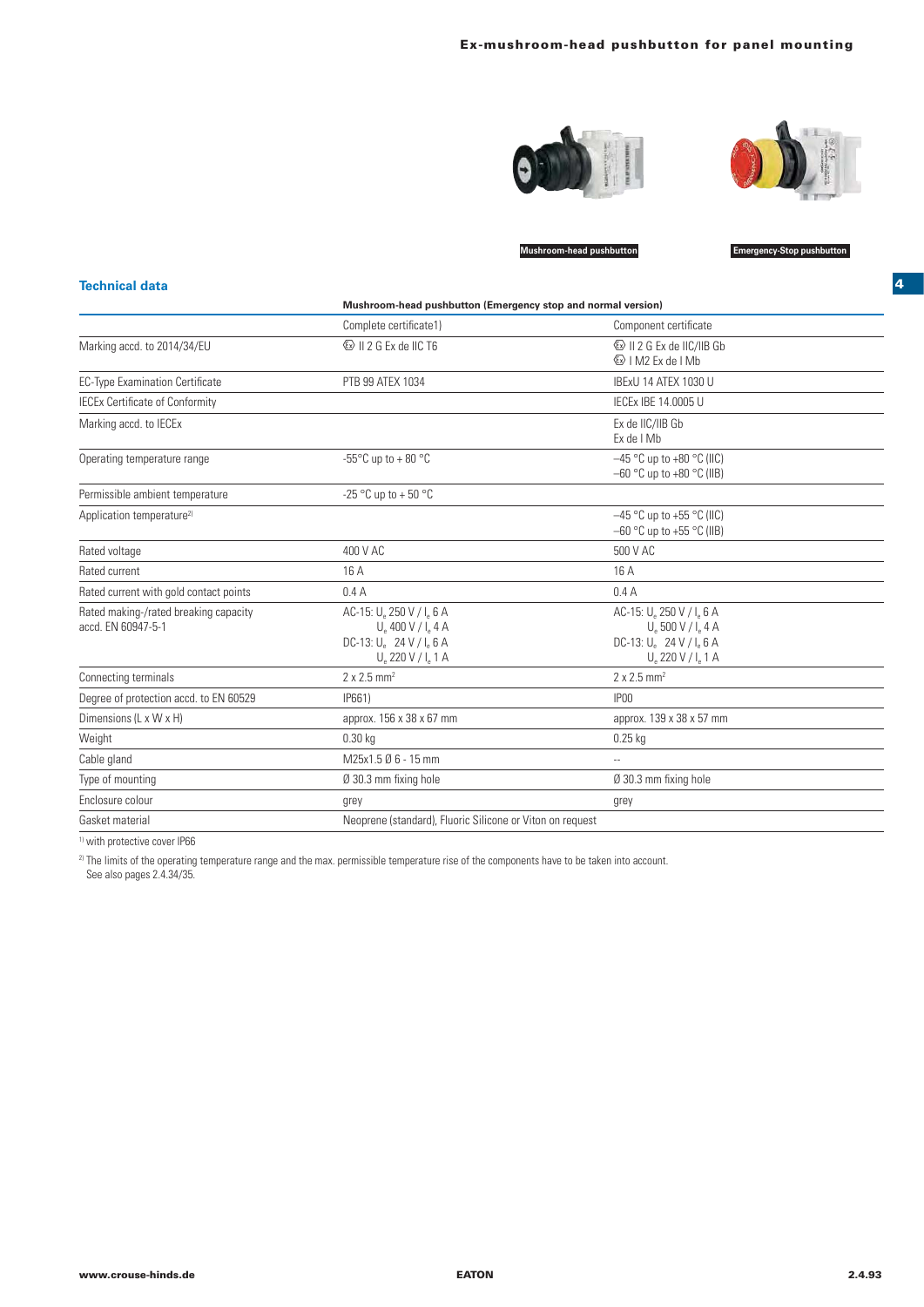



**Emergency-Stop pushbutton Mushroom-head pushbutton**

**4**

| <b>Ordering code for components Code A - B - C - D - E</b> |               |    |       |  |
|------------------------------------------------------------|---------------|----|-------|--|
| Code                                                       | A             | R. | C D E |  |
| Order No.                                                  | GHG 418 815 R |    |       |  |

| Code   | Component                                                      |                        |                                                          |                       | Code                |
|--------|----------------------------------------------------------------|------------------------|----------------------------------------------------------|-----------------------|---------------------|
| А      | Mushroom-head pushbutton                                       |                        |                                                          |                       | GHG 418 815         |
| Code   | Circuit                                                        | <b>Contacts</b>        | Code                                                     |                       |                     |
|        |                                                                | manual                 | key released                                             | silver contact points | gold contact points |
| B      | 2 NC                                                           | bv.<br>h2<br>122       | 21<br>H<br><sup>12</sup><br>22                           | 3                     | 6                   |
|        | 2 NO                                                           | 13<br>23<br>124<br>14  | 13<br>23<br>(`) <del>F</del> ∨<br>124<br><sup>1</sup> 14 | 4                     | 7                   |
|        | $1 NO + 1 NC$                                                  | 13<br>121<br>122<br>14 | 13<br>121<br>`)⊦<br>122<br>14                            | 5                     | 8                   |
| Code   | Mushroom-head pushbutton inscription and colour                |                        |                                                          |                       | Code                |
| $\cap$ | emergency stop EMERGENCY STOP (German - English) <sup>1)</sup> |                        |                                                          |                       |                     |

| U    | emergency stop EMERGENCY STOP (German - English) <sup>1)</sup> |              |                           |             |                |
|------|----------------------------------------------------------------|--------------|---------------------------|-------------|----------------|
|      | emergency stop ARRET D'URGENCE (German - French) <sup>1)</sup> |              |                           | 4           |                |
|      | red                                                            |              |                           |             |                |
|      | yellow <sup>1)</sup>                                           |              |                           |             | $\overline{2}$ |
|      | $black^{2}$                                                    |              |                           |             | 3              |
| Code | released                                                       | engaged      | unlocking                 |             | Code           |
| D    | not lockable                                                   | not lockable | n/a (pushbutton function) |             | 12             |
|      | not lockable                                                   | lockable     | hand released             |             | 2 <sup>1</sup> |
|      | not lockable                                                   | lockable     | key released              |             | 3 <sup>1</sup> |
| Code | Inscription (label)                                            | Code         |                           | Inscription | Code           |
| Ε    | 0, I, Start, Stop                                              | 01           |                           | 0           | 02             |
|      |                                                                | 03           |                           | П           | 04             |
|      | È                                                              | 05           |                           | <b>STOP</b> | 06             |
|      | <b>START</b>                                                   | 07           |                           | NOT-AUS1)   | 00             |

1) only emergency stop mushroom head pushbutton

2) only mushroom-head pushbutton normal version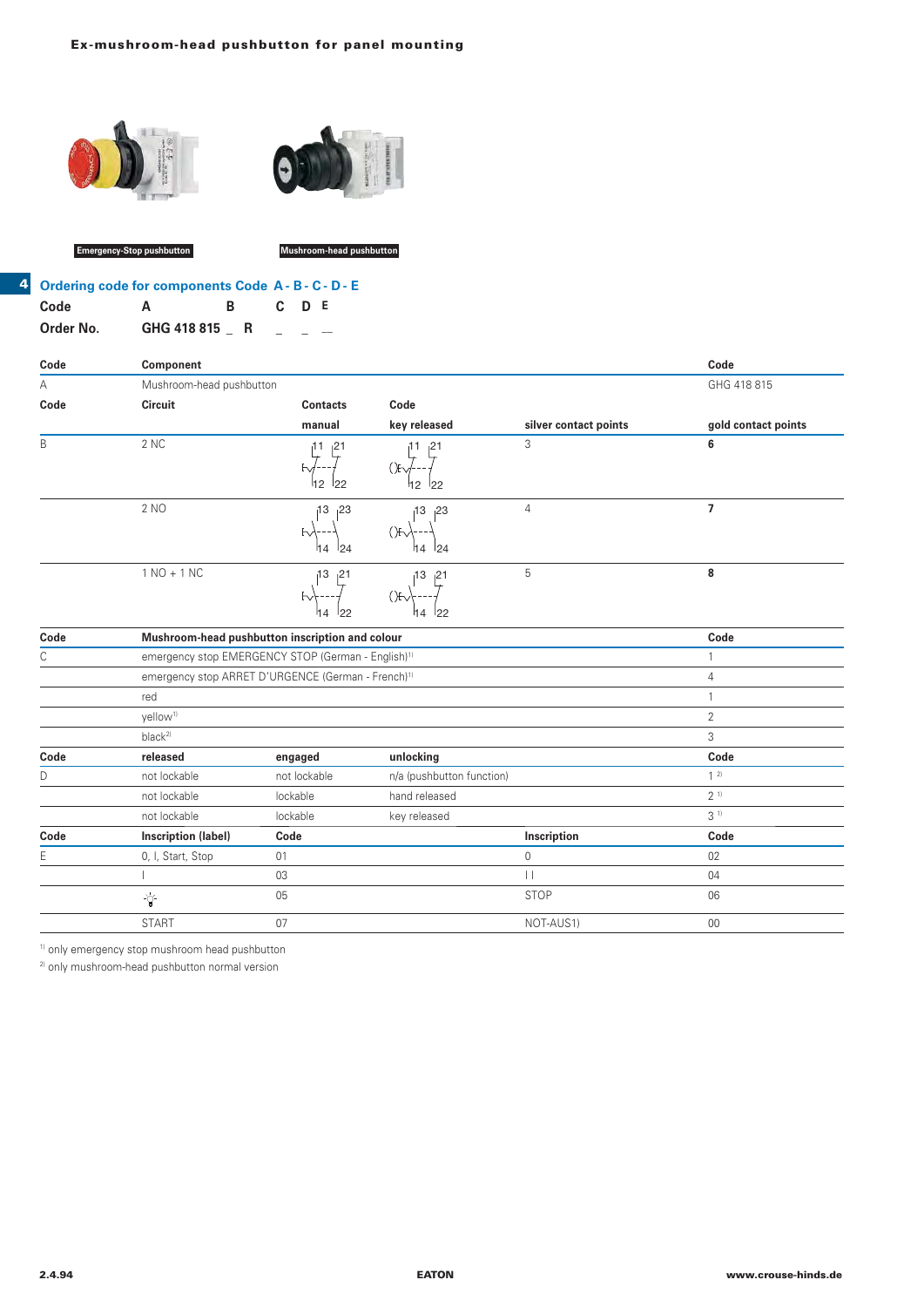



**4**

**Mushroom-head pushbutton Emergency-Stop pushbutton**

| <b>Example for order No.</b> |                                                        |                                                                                                   |               |                  |     |      |
|------------------------------|--------------------------------------------------------|---------------------------------------------------------------------------------------------------|---------------|------------------|-----|------|
| Contact                      | <b>Pushbutton colour</b>                               | Inscription                                                                                       | Order No.     |                  |     |      |
| system                       |                                                        |                                                                                                   | В<br>А        | C.               | D E |      |
|                              |                                                        | EMERGENCY STOP mushroom-head pushbutton red, with silver contact points, without protective cover |               |                  |     |      |
|                              | content with inscription D/E, hand released            |                                                                                                   |               |                  |     |      |
| 2 NC                         | red                                                    | German/English                                                                                    | GHG 418 815 3 | R <sub>1</sub> 2 |     | - 00 |
| 2 NC                         | red                                                    | German/French                                                                                     | GHG 418 815 3 | R4 2             |     | - 00 |
| 2 NO                         | red                                                    | German/English                                                                                    | GHG 418 815 4 | R <sub>1</sub> 2 |     | 00   |
| 2 NO                         | red                                                    | German/French                                                                                     | GHG 418 815 4 | R4 2             |     | 00   |
| $1 NQ + 1 NC$                | red                                                    | German/English                                                                                    | GHG 418 815 5 | R <sub>1</sub> 2 |     | 00   |
| $1 NQ + 1 NC$                | red                                                    | German/French                                                                                     | GHG 418 815 5 | R4 2             |     | - 00 |
|                              | Version with inscription D/E, key released             |                                                                                                   |               |                  |     |      |
| 2 NC                         | red                                                    | German/English                                                                                    | GHG 418 815 3 | R <sub>1</sub> 3 |     | 00   |
| 2 NC                         | red                                                    | German/French                                                                                     | GHG 418 815 3 | R4 3             |     | -00  |
| 2 <sub>NO</sub>              | red                                                    | German/English                                                                                    | GHG 418 815 4 | R <sub>1</sub> 3 |     | 00   |
| 2 NO                         | red                                                    | German/French                                                                                     | GHG 418 815 4 | R4 3             |     | 00   |
| $1 NQ + 1 NC$                | red                                                    | German/English                                                                                    | GHG 418 815 5 | R <sub>1</sub> 3 |     | -00  |
| $1 NQ + 1 NC$                | red                                                    | German/French                                                                                     | GHG 418 815 5 | R4 3             |     | - 00 |
|                              | version with inscription D/E, pushbutton function only | Mushroom-head pushbutton, with silver contact points, without protective cover                    |               |                  |     |      |
| 2 NC                         | black                                                  | 0, I, START, STOP                                                                                 | GHG 418 815 3 | R <sub>3</sub> 1 |     | -01  |
| 2 NC                         | yellow                                                 | 0, I, START, STOP                                                                                 | GHG 418 815 3 | R <sub>2</sub> 1 |     | 01   |
| 2 NO                         | black                                                  | 0, I, START, STOP                                                                                 | GHG 418 815 4 | R <sub>3</sub> 1 |     | 01   |
| 2 NO                         | vellow                                                 | 0, I, START, STOP                                                                                 | GHG 418 815 4 | R <sub>2</sub> 1 |     | 01   |
| $1 NO + 1 NC$                | black                                                  | 0, I, START, STOP                                                                                 | GHG 418 815 5 | R <sub>3</sub> 1 |     | 01   |
| $1 NO + 1 NC$                | vellow                                                 | 0, I, START, STOP                                                                                 | GHG 418 815 5 | R <sub>2</sub> 1 |     | 01   |

## **Accessories**

| <b>Type</b>   | οu | '')rder No.      |
|---------------|----|------------------|
| Urr.<br>ir nt |    | <b>ROOO</b><br>. |

Please pay attention that only order units (OU) according to the ordering details can be delivered.